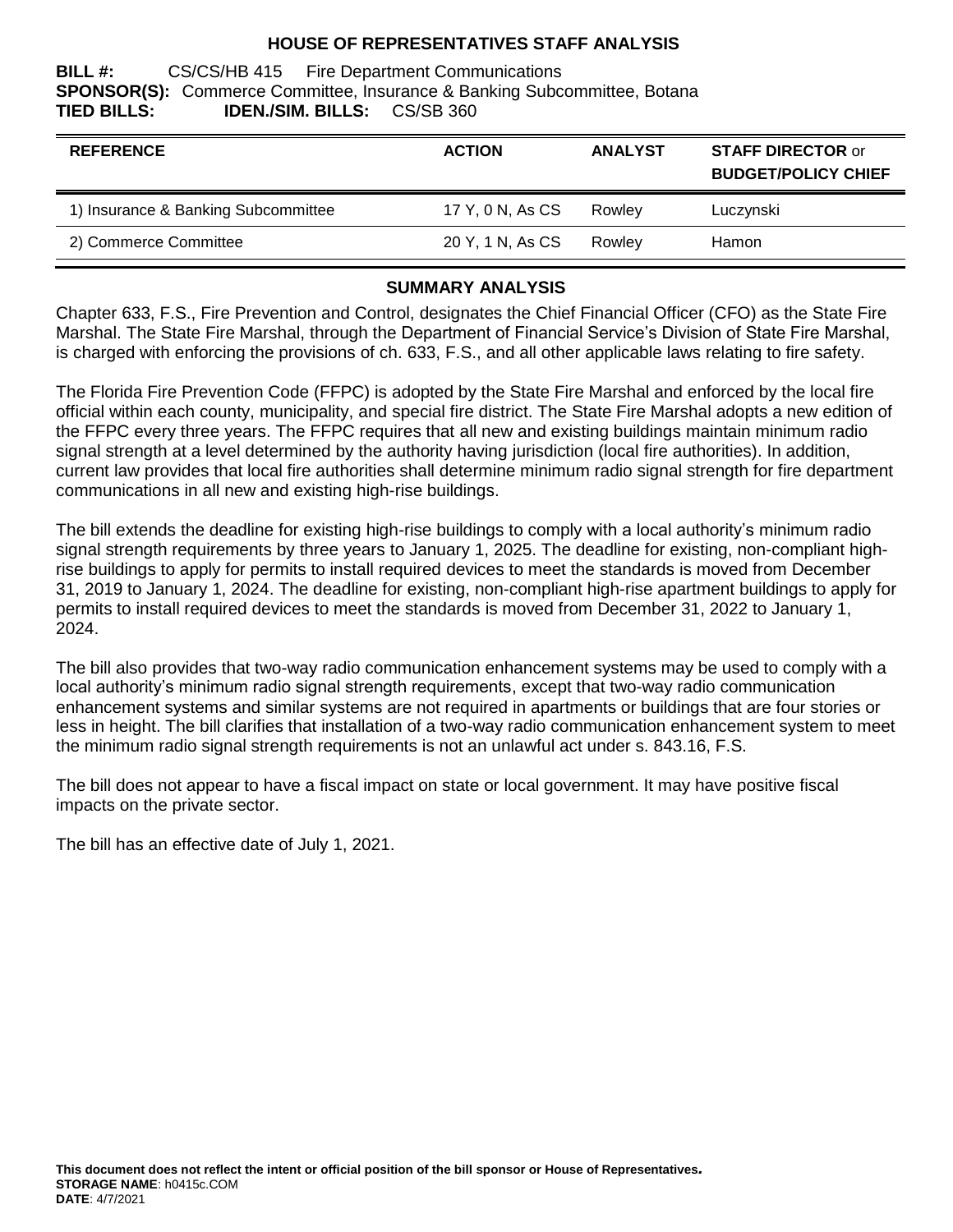#### **FULL ANALYSIS**

# **I. SUBSTANTIVE ANALYSIS**

#### A. EFFECT OF PROPOSED CHANGES:

#### *State Fire Prevention – State Fire Marshal*

Chapter 633, F.S., Fire Prevention and Control, designates the Chief Financial Officer (CFO) as the State Fire Marshal. The State Fire Marshal, through the Division of State Fire Marshal within the Department of Financial Services (DFS), is charged with enforcing the provisions of ch. 633, F.S., and all other applicable laws relating to fire safety and has the responsibility to minimize the loss of life and property in this state due to fire.<sup>1</sup> Pursuant to this authority, the State Fire Marshal regulates, trains, and certifies fire service personnel and firesafety inspectors; investigates the causes of fires; enforces arson laws; regulates the installation of fire equipment; conducts firesafety inspections of state property; and operates the Florida State Fire College.

In addition to these duties, the State Fire Marshal adopts by rule the Florida Fire Prevention Code (FFPC), which contains all fire safety laws and rules that pertain to the design, construction, erection, alteration, modification, repair, and demolition of public and private buildings, structures, and facilities and the enforcement of such fire safety laws and rules, at ch. 69A-60, F.A.C. The State Fire Marshal adopts a new edition of the FFPC every three years.<sup>2</sup> The  $7<sup>th</sup>$  edition of the FFPC took effect on December 31, 2020.<sup>3</sup> The FFPC is largely based on the *National Fire Protection Association's (NFPA) Standard 1, Fire Prevention Code*, along with the current edition of the *NFPA's Life Safety Code, NFPA 101*. 4

The FFPC is the minimum fire prevention code deemed adopted by each municipality, county, and special district with firesafety responsibilities, and applies to every building and structure throughout the state with few exceptions.<sup>5</sup> Municipalities, counties, and special districts with firesafety responsibilities may supplement the FFPC with more stringent standards adopted in accordance with s. 633.208, F.S.<sup>6</sup> Local fire authorities set standards for radio signal strength throughout buildings within their jurisdiction in order to ensure consistent fire and rescue communication capabilities.

#### *Radio Signal Strength for Fire Department Communications*

The life safety of firefighters and citizens depends on reliable, functional communication tools that work in the harshest and most hostile of environments.<sup>7</sup> All firefighters, professional and volunteer, operate in extreme environments that are markedly different from those of any other radio users.<sup>8</sup> The radio is the lifeline that connects the firefighters to command and outside assistance when in the most desperate of situations.<sup>9</sup>

Modern focus on radio signal strength stems from difficulties experienced by firefighters attempting rescue operations on September 11, 2001, in the World Trade Towers, who found that in certain areas of the building their radio signal degraded, making live communication difficult or impossible.<sup>10</sup>

 $\overline{a}$ 

<sup>1</sup> S. 633.104, F.S.

<sup>2</sup> S. 633.202, F.S.

<sup>&</sup>lt;sup>3</sup> Florida Fire Prevention Code (7<sup>th</sup> ed. 2020), https://www.nfpa.org/codes-and-standards/all-codes-and-standards/codesand-standards/free-access?mode=view (last visited Mar. 11, 2021).

<sup>4</sup> S. 633.202(2), F.S.

<sup>5</sup> S. 633.208, F.S., and 69A-60.002(1), F.A.C.

<sup>6</sup> S. 633.208(3), F.S., and 69A-60.002(2), F.A.C.

<sup>7</sup> U.S. Fire Administration, *Voice Radio Communications Guide for the Fire Service* (June 2016),

https://www.usfa.fema.gov/downloads/pdf/publications/Voice\_Radio\_Communications\_Guide\_for\_the\_Fire\_Service.pdf (last visited Mar. 11, 2021).

<sup>8</sup> *Id*.

<sup>9</sup> *Id*.

**STORAGE NAME**: h0415c.COM **PAGE: 2 DATE**: 4/7/2021 <sup>10</sup> *See* National Fire Protection Association, *Assessment of Total Evacuation Systems for Tall Buildings: Literature Review,* https://www.nfpa.org/-/media/Files/News-and-Research/Fire-statistics-and-reports/Executive-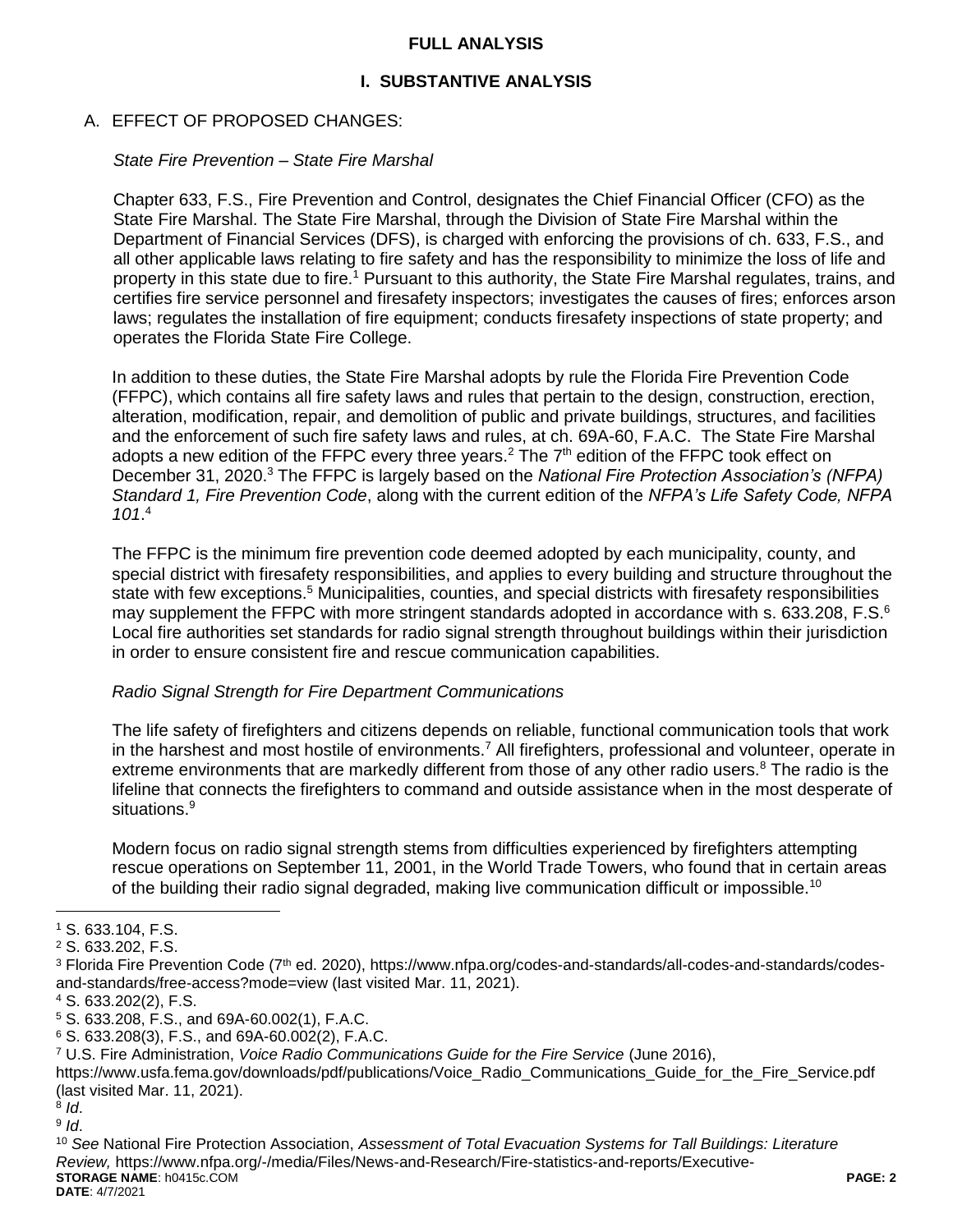Two-way radio communication enhancement systems are devices installed after a building is constructed that accept and then amplify radio signals used by first responders. A radio frequency site survey may be conducted in a building to determine areas where radio signal strength drops due to materials used in construction, such as thick walls, metal construction, underground structures, and low-emissivity glass windows. The generally desired effect is that radio signal strength at ground level, where a fire rescue operation might be based, is equal to the radio signal strength in all locations throughout the building, to ensure consistent communication. Several devices are available to boost signal strength to meet required radio signal strength. These include bi-directional amplifiers and networks of indoor antennae, referred to collectively as a distributed antenna system.<sup>11</sup>

# *Florida Fire Code Minimum Radio Signal Strength*

Amendments to the FFPC, effective January 1, 2018, provided that all new and existing buildings must maintain minimum radio signal strength at a level determined by the authority having jurisdiction (local fire authorities).<sup>12</sup> Where required by a local fire authority, two-way radio communication enhancement systems must comply with federal standards for installation and upkeep.<sup>13</sup> Additionally, if a two-way radio communication enhancement system would have a negative impact on the operations of a facility, the local fire authority may accept an automatically activated emergency responder radio coverage system in the alternative.<sup>14</sup>

# *Minimum Radio Signal Strength for High-Rise Buildings*

Section 633.202(18), F.S., enacted in 2016,<sup>15</sup> provides that local fire authorities shall determine minimum radio signal strength for fire department communications in all new and existing high-rise buildings. A high-rise building is defined in the FFPC as a building where the floor of an occupiable story is greater than 75 feet above the lowest level of fire department vehicle access.<sup>16</sup> Existing highrise buildings are not required to comply with a local authority's minimum radio strength requirements until January 1, 2022. However, an existing high-rise building must have applied for the appropriate permit for installation of equipment meeting the local authority's standards by December 31, 2019. Existing high-rise apartment buildings are not required to comply until January 1, 2025, and must apply for permits to reach compliance by December 31, 2022.

A 2018 declaratory statement from the Department of Financial Services clarified that the compliance timeframes provided in s. 633.202(18), F.S., apply only to high-rise buildings and do not apply to buildings less than 75 feet in height.<sup>17</sup> Thus, compliance with minimum radio signal strength requirements for non-high-rise buildings is controlled by s. 11.10 of the FFPC, which provides no grace periods for compliance.

<sup>15</sup> Ch. 2016-129, s. 27, Laws of Fla.

**STORAGE NAME**: h0415c.COM **PAGE: 3** <sup>17</sup> Department of Financial Services Declaratory Statement, *In the Matter of Charles B. Parks, Chief Florida Fire Code Official of Broward County* (Apr. 18, 2018), https://www.doah.state.fl.us/FLAID/DFS/2018/DFS\_217787-17- DS\_12042019\_013047.pdf (last visited Mar. 12, 2021).

 $\overline{a}$ 

summaries/evacsystemstallbuildingsliteraturereviewexecsum.ashx#:~:text=According%20to%20the%20definition%20of,fl oor%20of%20the%20highest%20occupiable (last visited Mar. 12, 2021).

<sup>11</sup> *See* City of Treasure Island, Florida, *Two-Way Radio Communication Enhancement System Requirements* (Apr. 20, 2019), https://www.mytreasureisland.org/residents/departments/fire\_dept/local\_high-

rise\_public\_safety\_system\_integrators.php, (last visited Mar. 12, 2021); *see also* East Lake Tarpon Special Fire Control District, *Information Bulletin: Two-Way Radio Communication Enhancement System Requirements,*

https://www.elfr.org/files/e2eae3cb2/Bulletin+East+Lake+Two+Way+Communications.pdf (last visited Mar. 12, 2021).  $12$  Florida Fire Prevention Code (7<sup>th</sup> ed. 2020) s. 11.10.1, https://www.nfpa.org/codes-and-standards/all-codes-andstandards/codes-and-standards/free-access?mode=view (last visited Mar. 11, 2021).

<sup>13</sup> Florida Fire Prevention Code (7<sup>th</sup> ed. 2020) s. 11.10.2, https://www.nfpa.org/codes-and-standards/all-codes-andstandards/codes-and-standards/free-access?mode=view (last visited Mar. 11, 2021).

 $14$  Florida Fire Prevention Code (7<sup>th</sup> ed. 2020) s. 11.10.3, https://www.nfpa.org/codes-and-standards/all-codes-andstandards/codes-and-standards/free-access?mode=view (last visited Mar. 11, 2021).

 $16$  Florida Fire Prevention Code ( $7<sup>th</sup>$  ed. 2020) s. 3.3.29.6, https://www.nfpa.org/codes-and-standards/all-codes-andstandards/codes-and-standards/free-access?mode=view (last visited Mar. 11, 2021).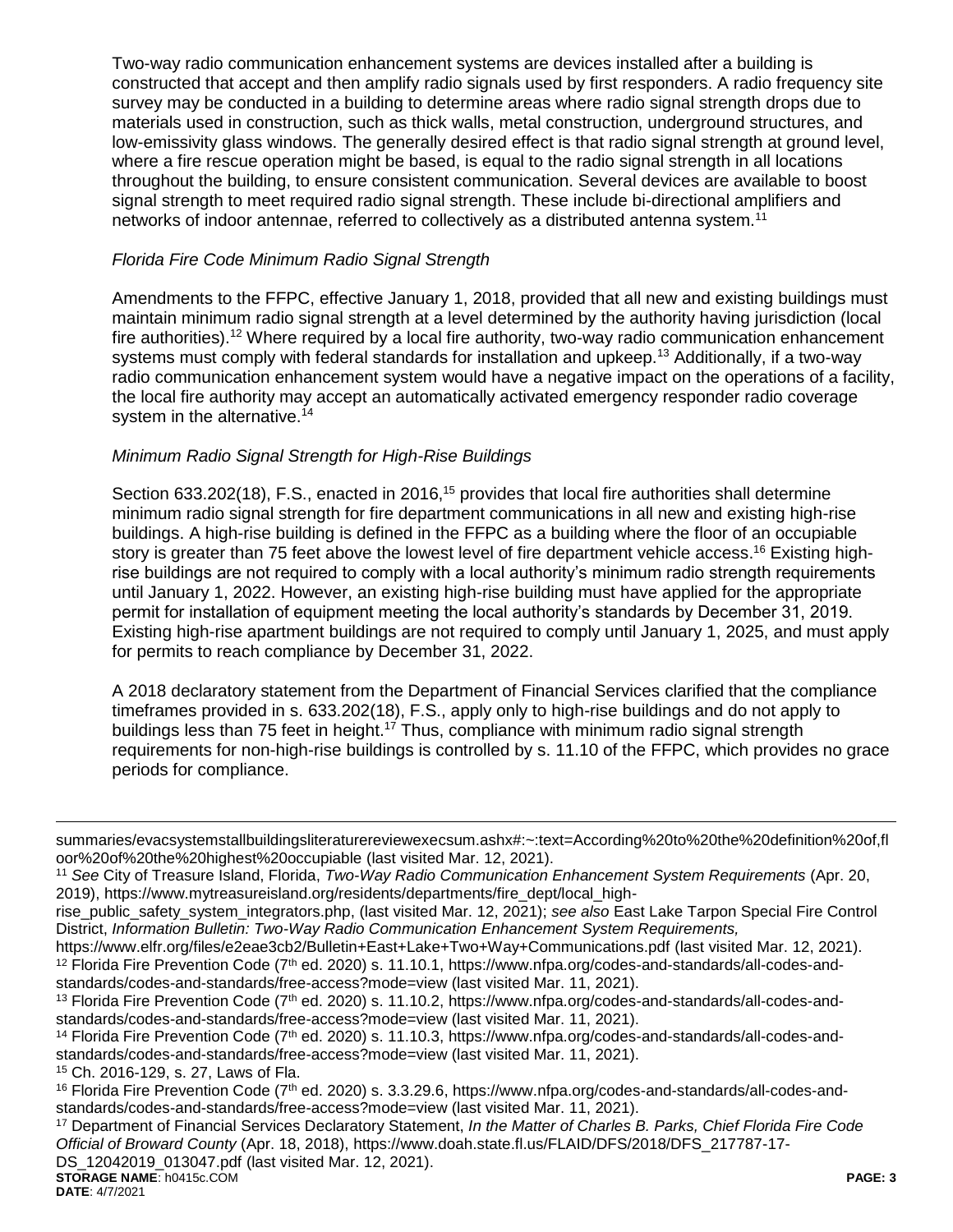# *Radio Equipment Receiving Law Enforcement Frequencies*

Section 843.16, F.S. makes it unlawful to install or transport, except in an emergency vehicle, crime watch vehicle, or certain specified places, any frequency modulation radio receiving equipment so adjusted or tuned as to receive messages or signals on frequencies assigned by the Federal Communications Commission to law enforcement or fire rescue personnel.

# *Effect of the Bill*

The bill extends the deadline for existing high-rise buildings to comply with a local authority's minimum radio signal strength requirements by three years to January 1, 2025. The deadline for existing, noncompliant high-rise buildings to apply for permits to install required devices to meet the standards is moved from December 31, 2019 to January 1, 2024. The deadline for existing, non-compliant high-rise apartment buildings to apply for permits to install required devices to meet the standards is moved from December 31, 2022 to January 1, 2024.

The bill also provides that two-way radio communication enhancement systems may be used to comply with a local authority's minimum radio signal strength requirements, except that two-way radio communication enhancement systems and similar systems are not required in apartments or buildings that are four stories or less in height. The bill clarifies that installation of a two-way radio communication enhancement system to meet the minimum radio signal strength requirements is not an unlawful act under s. 843.16, F.S.

# B. SECTION DIRECTORY:

**Section 1.** Amends s. 633.202, F.S., relating to Florida Fire Prevention Code.

**Section 2.** Amends s. 843.16, F.S., relating to unlawful to install or transport radio equipment using assigned frequency of state or law enforcement officers; definitions; exceptions; penalties.

**Section 3.** Provides an effective date of July 1, 2021.

# **II. FISCAL ANALYSIS & ECONOMIC IMPACT STATEMENT**

#### A. FISCAL IMPACT ON STATE GOVERNMENT:

1. Revenues:

None.

2. Expenditures:

None.

- B. FISCAL IMPACT ON LOCAL GOVERNMENTS:
	- 1. Revenues:

None.

2. Expenditures:

None.

# C. DIRECT ECONOMIC IMPACT ON PRIVATE SECTOR:

The bill may positively impact building owners by extending the deadlines for compliance.